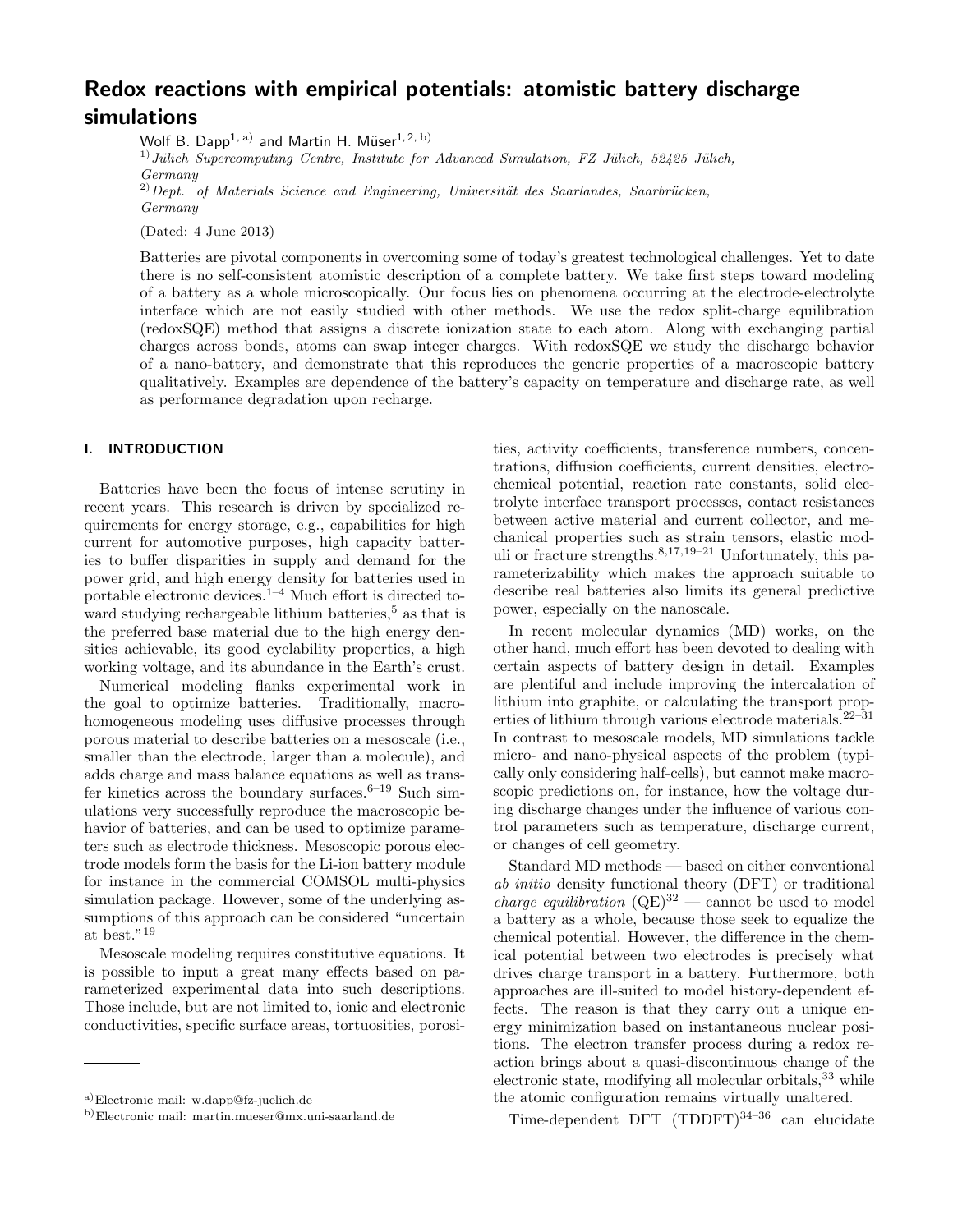history-dependent effects, and could thus in principle model batteries, but is too expensive computationally to treat more than a few excited states. Similarly, long simulation times are prohibitively costly even with current supercomputers. Therefore, the application of TDDFT, and similarly ab initio MD, to electrochemical processes with regards to batteries has been limited.<sup>37,38</sup>

Recently, it was proposed that the limitations of MD calculations can be mitigated by introducing the oxidation state as a time-dependent variable, which needs to be subjected to dynamics. $39-41$  In addition to exchanging partial charges as in the standard split charge equi $libration$  (SQE) method,<sup>42</sup> atoms can then change their ionization state (i.e., participate in a redox reaction) by swapping integer charges across a bond (integer charge transfer – ICT). Hereafter the method is referred to as redoxSQE.

In a previous work,  $41$  we applied redoxSQE to case studies of contact electrification between two clusters of ideal metals and ideal dielectrics, respectively. If two initially neutral clusters with differing electron affinities are brought into contact, they will exchange charge. After separation, some portion of the transferred charge does not flow back, generating a remnant electric field that was not present before the contact. Neither conventional QE methods nor (non-time-dependent) DFT can capture this history-dependence. RedoxSQE in contrast, successfully produces charge hysteresis effects during approach and retraction, despite identical atomic positions.

In this paper we apply the redoxSQE method to a more complex problem. We want to bridge the gap between the mesoscale and highly accurate (DFT, accurate force field) approaches, and model a nano-battery. If properly parameterized, redoxSQE can be used to model the microphysics at both electrode-electrolyte interfaces, including their structural evolution and changing morphology, as well as battery performance degradation. At this stage, the simulations are meant to serve as proof-ofconcept, rather than emulate any real system or produce new quantitative insights. However, even at its present qualitative level, our model reproduces generic features of battery discharge. We believe that redoxSQE can be parameterized to describe real materials quantitatively, because unmodified SQE combined with REBO force fields has yielded good agreement with experimental and DFT results (heats of formation of isolated molecules, radial distribution functions for water and ethanol, and energies of oxygenated diamond surfaces) for systems in which each element had a well-defined oxidation state.<sup>43,44</sup>

This paper is structured as follows. We outline the method in Section II below. We also introduce the additional parameters and procedures not covered in Ref. $^{41}$ , which describes the method in greater detail. In Section IV of this paper, we present the results attained by varying both internal and external parameters, and compare the outcome to generic properties of macroscopic batteries. We close with a discussion and summary of our findings in Section V.

# II. METHOD

This section briefly outlines the numerical methods (redoxSQE) used in this study, and the parameters involved. For a more detailed description we refer the reader to Ref.<sup>41</sup>. For comparisons with DFT-based results see the work by Verstraelen *et al.*,<sup>40,45</sup> whose  $SQE+Q^0$  is similar in spirit to redoxSQE, but applies charge constraints to fragments of molecules rather than to alter the oxidation state of individual atoms.

We implement molecular dynamics with a long-range potential due to fractional charges ("split charges"), as discussed in Ref.<sup>42</sup> We add in the modification proposed in Ref.:<sup>39</sup>

$$
V_{\text{total}} = V_{\text{short}} + V_{\text{long}},\tag{1}
$$

$$
V_{\text{long}} = V_{\text{C}} + \sum_{i} \left( \frac{\kappa_i}{2} Q_i^2 + \chi_i Q_i \right) + \sum_{i,j,j
$$

$$
Q_i = n_i e + \sum_j q_{ij}.
$$
\n(3)

In this expression,  $V_{\text{short}}$  represents the short-ranged potential (see below),  $V_{\rm C}$  is the standard Coulomb potential, while the  $\chi_i$  are the electronegativities, and the term involving  $\kappa_i$  is due to the atomic hardness (as in the standard  $\mathbf{Q} \mathbf{E}^{46}$ ). The total atomic charges,  $Q_i$ , are the sum of an integer charge (in  $n_i$  increments of the elementary charge e) on an individual atom, as well as partial charges  $q_{ij}$  that are shared between any two bonded atoms (see Sections II A and II B). The fractional charges are antisymmetric in their indices, i.e.,  $q_{ij} \equiv -q_{ji}$ . Single subscripts refer to quantities on individual particles (e.g., total charges or atomic properties), while double subscripts refer to quantities shared between two particles, such as a split charge, or a bond property.

The last term of Eq. (2) describes the effect of the bond hardness (as also used in the atom-atom charge transfer  $(AACT)$  framework<sup>47</sup>), and is discussed in detail below. Parameterizing the potential in terms of both atomic and bond properties alleviates most issues that methods only containing one or the other suffered from (see Ref. $41$  and references therein, for a summary of SQE's advantages over other electronegativity equalization methods, which we do not repeat here).

The equations of motion are solved with a conventional velocity-Verlet algorithm, in a dedicated MD code. We use a Langevin thermostat<sup>48</sup> combined with stochastic damping, with a damping constant of  $\gamma \Delta t = 1/600$  after the initial equilibration. The Coulomb interaction is effected in a naïve  $\mathcal{O}(N^2)$  direct-sum approach, which limits the system sizes we can currently study. However, an implementation into the open-source code LAMMPS is forthcoming, which will eliminate this limitation.

For simplicity, we use the "6-12" Lennard-Jones (LJ) potential without cutoff for the short-range interactions. The electrolyte is a Kob-Andersen-like mixture,  $49$  in order to prevent crystallization. We use six atom types, two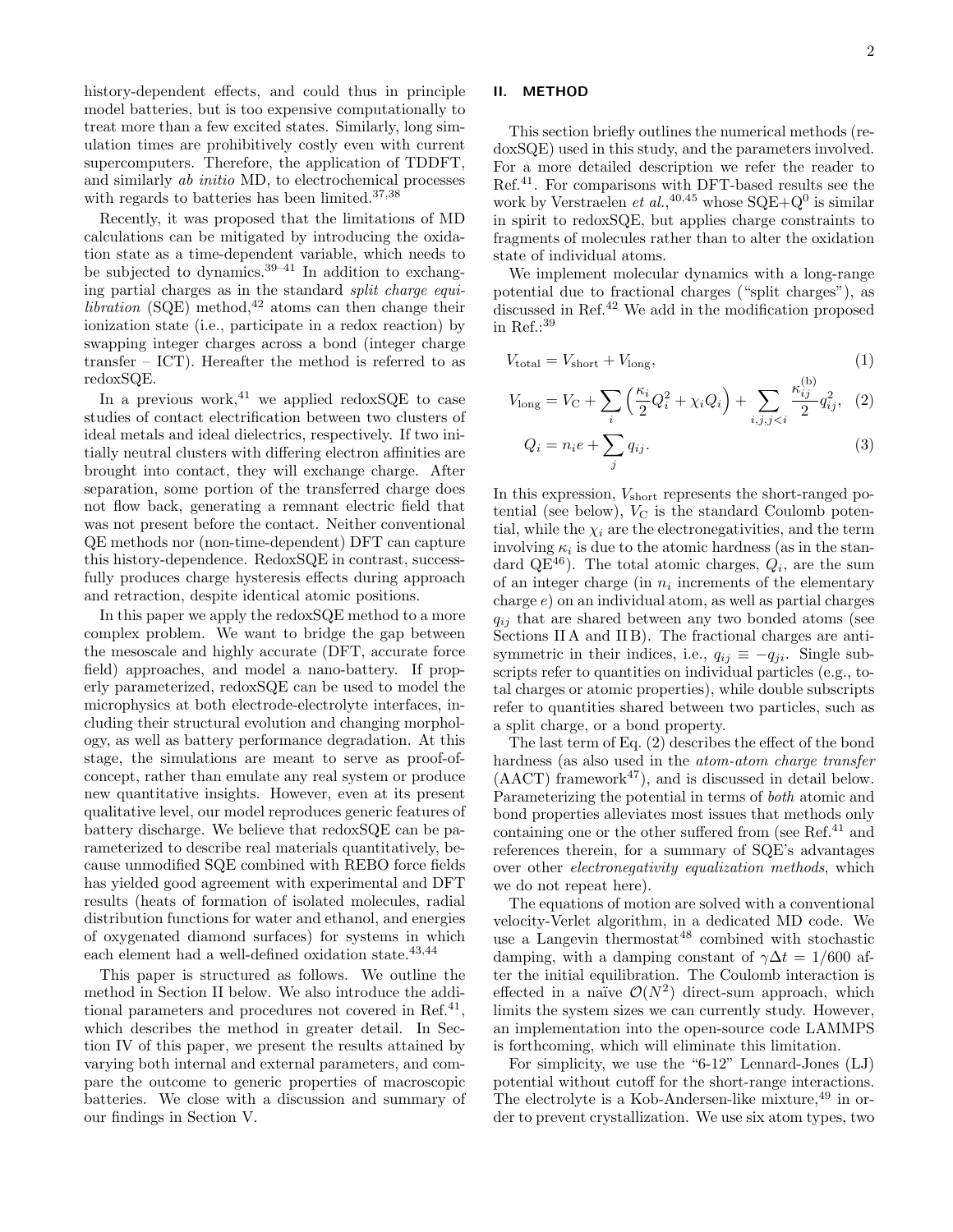for the electrolyte (positively and negatively charged), one for each electrode in its neutral state, and one for each ionized electrode species. Electrode atoms have twice the mass of solvent (electrolyte) atoms. Our choice of parameters is summarized in Table I. The unit system is explained in Section III D.

## A. Bond hardness

The bond hardness  $\kappa_{ij}^{(b)}$  between particles i and j, which are a distance  $r_{ij}$  apart, is parameterized by the following piecewise function:

$$
\kappa_{ij}^{(\rm b)} = \begin{cases}\n\kappa_{ij}^{(\rm p)} & r_{ij} \le r_{\rm s}, \\
\kappa_{ij}^{(\rm p)} + \kappa_{ij}^{(0)} \frac{r_1^2 (r_{ij} - r_{\rm s})^2}{r_{\rm s}^2 (r_1 - r_{ij})^2} & r_{\rm s} < r_{ij} < r_1, \\
\infty & r_1 \le r_{ij},\n\end{cases}
$$
\n(4)

where  $r_s \neq 0$  and  $r_1$  are short and long cutoff radii, respectively. The symbols  $\kappa_{ij}^{(p)}$  and  $\kappa_{ij}^{(0)}$  denote bond parameters, constant for each bond type. In this paper the plateau value  $\kappa_{ij}^{(p)} = 0$ , because we are primarily concerned with metallic contacts. The functional form of the bond hardness is similar to that of Mathieu.<sup>50</sup> However, while we work with two variable critical radii, that work parameterized only the inner threshold with a variable scaling factor  $\lambda_{ij}$ . Note that Mathieu shortly simplifies  $\lambda_{ij} \equiv \lambda$  as universal, i.e., not only as bondindependent but also atom-independent. The other parameter in Ref.<sup>50</sup> is a multiplicative factor  $C_{ij}$ . This effectively incorporates our  $\kappa_{ij}^{(0)} r_1^2/r_s^2$ . Mathieu uses the van-der-Waals radius of a given atom instead of a variable outer threshold  $r_1$ .

Our parameterization of the bond hardness smoothly approaches  $\kappa_{ij}^{(p)}$  at the lower threshold, while it diverges at the upper threshold, where the bond breaks. At both thresholds, the force brought about by the distancedependence of the bond hardness has a cusp, which may lead to very small drifts in the total energy. This is discussed in detail in the previous work.<sup>41</sup>

## B. Split charge equilibration (SQE)

Prior to calculating the Coulomb force and the MD step, in the so-called equilibration step, we update all split charges on "active" bonds for a fixed atomic configuration. A bond is classified as "active" if its bond hardness is zero or finite (but not infinite), i.e. if the bond length  $r_{ij} < r_l$ . Inactive bonds do not carry partial charges. We minimize the potential energy with respect to the split charge distribution by solving the homogeneous linear system of equations

$$
\frac{\partial V}{\partial q_{ij}} = 0 \tag{5}
$$

with a steepest-descent solver.<sup>51</sup> The potential  $V$  is that of Eq. (2). Typically, the minimization requires only

a handful of iterations. However, following an integer charge transfer (see Section II C), up to several thousand iterations can be necessary to find the split charge distribution minimizing the energy. A more efficient solver, such as a conjugate gradient method, could improve over our current implementation of the SQE.

Next, we update the total charge on each atom according to Eq. (3), based on the atomic integer charges carried, and the bond charges, and proceed with the normal MD calculation.

For the battery simulations shown below, we only allow split-charge (and integer-charge) exchange between electrode atoms. Electrolyte atoms are modeled as fixedcharge particles.

# C. Integer charge transfer (ICT) in dielectric bonds

The novel feature of redoxSQE is that it allows for integer charge transfer (ICT) besides the exchange of partial charges across dielectric bonds.<sup>41</sup> This section briefly describes the implementation, while the subsequent section explains how we treat charge transfer across metallic bonds.

At each time step, we select all "dielectric" bonds with  $r_s < r_{ij} < r_l$ , i.e., any pair of atoms that is sufficiently close together to share a split charge, but not close enough to have a vanishing bond hardness ("metallic" bonds). We also exclude electrolyte atoms from participating in ICTs because they are assumed to be unreactive with the electrode for maximum battery efficiency.<sup>2,4</sup> Furthermore, our naïve implementation sets hard limits on the oxidation state for each atom type  $-$  in the simulations presented below we do not allow double ionization. More sophisticated rules are conceivable, but left for future work.

For each eligible bond, we draw a random number between zero and one, uniformly distributed. If it is smaller than a certain threshold (somewhat arbitrarily chosen  $\equiv 1/\kappa_{ij}^{(b)}$ , an ICT is attempted. This is to approximate the electron transfer rate. In more realistic simulations, this rate must be determined from quantum-chemical calculations. For a trial ICT, we increment or decrement the integer charge (i.e., the oxidation state) of each participating atom by one elementary charge, with the algebraic sign the same as the sign of the split charge between the two atoms. Then we re-equilibrate the partial charges, and calculate the system's total potential energy. If the charge transfer has lowered the energy (i.e., the system now evolves on a Landau-Zener level with lower energy), the move is accepted, otherwise it is rejected and the original state restored. A possible modification could be to accept ICTs according to some Metropolis-type condition instead.<sup>51</sup>

Besides changing the oxidation state, an ICT also changes the atom type. This is necessary because an ion may have different atomic properties (such as radius and interaction parameters) as well as bond characteristics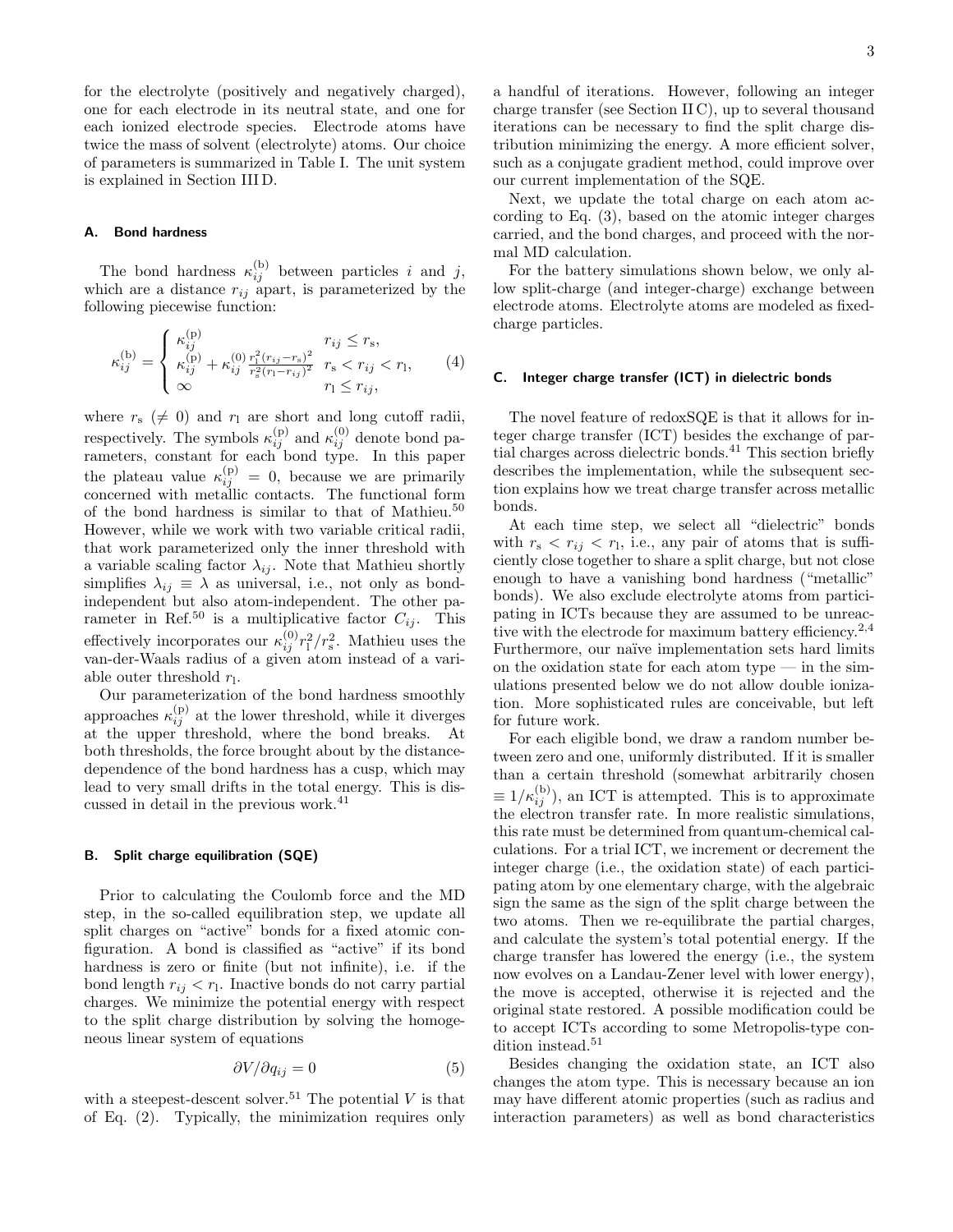from its neutral counterpart. The type change necessitates also taking into account the short-range interaction energy for the ICT. An electrode atom only changes its type if it gains the "correct" charge. The opposite charge is absorbed by, and distributed across, metallic bonds, e.g., among connected remaining electrode atoms. For the anode, this means that an atom is stripped of a negative integer charge (i.e., one or more electrons), and becomes a cation (i.e., it changes from atom type 1 into type 3), while the negative charge remains on the anode. It serves to compensate for the positive charge accumulated by sending negative charge through the external resistor. While the net positive charge is localized on the cation, the remnant negative charge is distributed across the entire anode as split charges instantaneously, even though formally there is still one particular anode atom that carries the charge via its oxidation state, for book keeping. Conversely at the cathode, adsorbed cations receive negative integer charges transferred from the anode and are neutralized (they change from atom type 4 to type 2), as their surplus net positive charge is absorbed.

We currently re-equilibrate *all* partial charges after an ICT, which is computationally very expensive. One way to mitigate this issue could be to replace the global minimization by a local update implicating only the partial charges within some cutoff radius  $R<sup>opt</sup>$ . This would mean introducing a finite signal speed for the SQE, as a split charge could be transferred a certain distance in one time step. The instantaneousness of the update would be lost, making it harder to model metals. The advantage is that it would make the operation  $\mathcal{O}(N)$  instead of  $\mathcal{O}(N^2)$ .

In addition to the procedure described above, we draw another random number and only proceed with the trial ICT if this exceeds some threshold (for instance 0.9, to attempt an ICT only every tenth MD step), in order to alleviate a bias introduced by the order in which we query bonds. This results in two trial ICTs per atomic oscillation period, on average. In future implementations we will randomize the order of bonds for which we attempt an ICT, and fully eliminate the bias.

All in all, the maximum number of attempted ICTs per MD time step is  $\sim$  kgNZ, where N is the number of redox-active atoms, Z is their average coordination number, and  $k$  is the fraction of ICTs that passed picking the second random number (e.g. 10%). Lastly,  $c^2 < g < c$ , where  $c \leq 1$  is the fraction of dielectrically bonded atoms. The factor is  $g \approx c^2$  for atoms dissolved in redox-inert solvent (e.g., in the electrolyte), and  $g \leq c$  in clusters of redox-active material.

# D. Diffusion of oxidation state: integer charge transfer in metals (ICTM)

For a "metallic" bond with  $\kappa_{ij}^{(b)} \equiv 0$ , the backflow of partial charge exactly compensates the transfer of integer charge. Such a move would always be accepted because the energy is unchanged, but would still cause an expensive yet unnecessary re-equilibration of split charges. In addition to the integer charge transfer across a "dielectric" bond with finite bond hardness, we therefore implement a second mode of ICT that applies to metallic bonds. We call such an operation ICTM.

We implement ICTMs such that we draw a random number for each metallic bond between two atoms otherwise eligible of an ICT. If this number exceeds a threshold, an integer charge is swapped, and immediately compensated by an equal split charge transfer in the opposite direction. Together, those transfers are energetically neutral moves in a metal. No SQE needs to be performed, and no type change occurs, so no further computations are needed. ICTMs thereby allow for "oxidation state diffusion." If the integer charge get transferred onto the front atom in the anode, we do not allow it to move away anymore.<sup>a</sup> As a consequence, all free negative integer charges (which could be interpreted as electrons) eventually migrate to the front atom, and are sent across the external resistor, in accordance with the real physical process. Similarly, negative integer charges emanate from the cathode's front atom and diffuse toward cations adsorbed to the electrode surface.

ICTM happens as next-neighbor hopping. It would be more meaningful if a metal cluster as a whole had an excess of integer charge (positive or negative), rather than individual atoms in a metal cluster being assigned an oxidation state. This would also reproduce realistic physics more faithfully by allowing an immediate transfer of integer charges between any two atoms connected to a metallic cluster. However, for bookkeeping and domain decomposition reasons, we stick to the current procedure, eliminating the overhead of a cluster analysis.

We emphasize that during an ICTM, only negative integer charges can diffuse through the electrodes. It is not possible for two initially neutral metal atoms to assume the configuration  $+1/-1$ , in contrast to the ICT in dielectrics, because one of the two atoms changes its type in such a case.

Also note that the random number is necessary to reduce (albeit not fully avoid) spurious directed motion. We perform the scan for the ICTM deterministically (e.g., atom i is always queried before atom  $i + 1$ ), and therefore would introduce a preferred transfer order if every move was accepted.

### III. SIMULATION SETUP

The configuration of a simulation with 1194 atoms at an intermediate time is qualitatively illustrated in Fig. 1.

<sup>a</sup> The condition of maximum oxidation state remains to be enforced, but is modified for the front atom to read that its effective oxidation state cannot be outside  $\pm 1$ , i.e., the total charge after adding the "external" split charge (connected via resistor to the other electrode).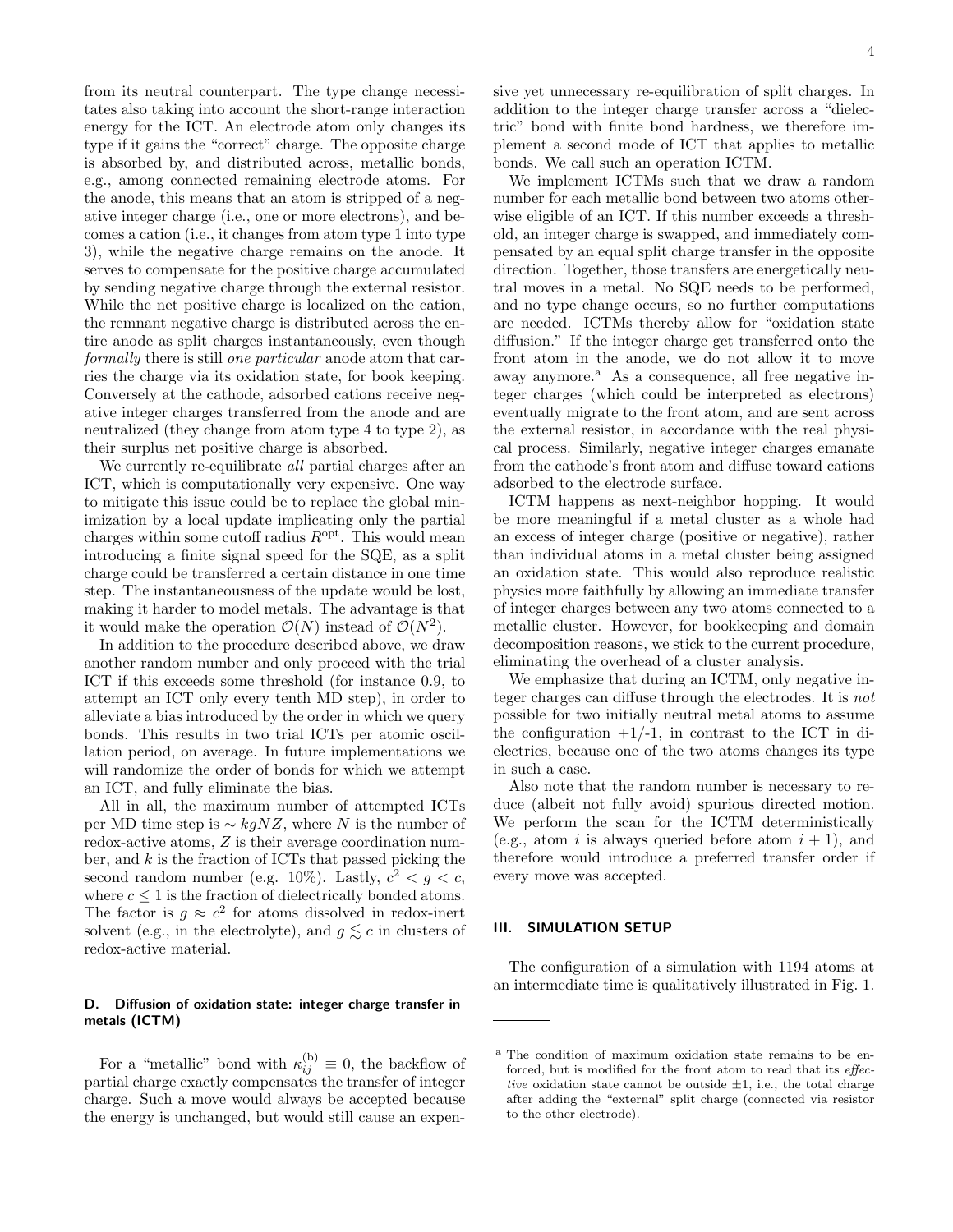(Our default setup is somewhat smaller, and described in Section III A.) The total charge on a given atom is encoded in its color, blue being a positive charge and red a negative charge. For visual distinction, atoms are displayed at sizes that do not reflect their LJ radii. Both metallic and ionic species are visualized as much bigger than electrolyte atoms are. The latter are  $+1/-1$ fixed-charge particles, but their charge coloring is halved, again for better contrast. The medium-sized particles are cations, while the largest particles are metallic atoms. Those may or may not carry a negative oxidation state, as negative integer charges can hop freely across metallic bonds in an ICTM (see Section II D).

The anode in this simulation initially held 5 layers of atoms; all atoms of the rightmost layer have undergone redox reactions, each donated a negative integer charge to the anode, and subsequently dissolved as a cation (roughly 45 atoms in total in this picture). The other layers are still in the middle of this process, and are only partially dissolved. The anode is positively charged, partly as a result of polarization charges as consequence of the layer of anionic electrolyte particles that wet its surface, and partly because insufficient atoms have dissolved as cations to carry away its excess charge. As expected for a metal, the charges reside primarily on the bulk surface $^{41}$ .

The cathode started out with only the single fixed layer at the beginning of the simulation, but in this snapshot, about 75 pre-dissolved cations in the right half-cell have already adsorbed, donated their charge, and become part of the metallic cathode. This process is not homogeneous, the accretion occurs in clusters and produces an uneven surface with fractal-like features. If redoxSQE is properly parameterized for real materials, it can be useful in the quest to understand the detailed morphology and structure of the surface layer, as well as phenomena such as dendrite formation,  $52$  because it resolves the electrode-electrolyte interface. It may also be useful for intercalation studies of lithium into graphite.

Besides some minor polarization charges, the cathode is neutral overall because adsorbed cations have contributed sufficient charges to compensate for the negative charge that has traveled along the connection through the external resistor  $R$  (see Section III C).

The external load is implemented as a dedicated partial charge between an atom in the fixed layer of either electrode. This split charge between cathode and anode  $q_{c-a}$  is not updated in the SQE step (see Section II B) but receives its value according to Ohm's law (if the switch is closed):

$$
\dot{q}_{c-a} = U/R,\tag{6}
$$

where  $R$  is the constant external resistance, and  $U$  is the instantaneous driving voltage between the two connected front atoms. The separator only allows electrolyte particles to pass through, all others experience a repulsive force (see Section III B) if they move in between the two thin lines.



FIG. 1. Color online. Illustration of a setup with 1194 atoms. Charge is encoded in the coloring, blue meaning positive charge and red negative charge. For visual distinction, electrolyte particles are chosen smallest, independent of their LJ radii, and their charge coloring is halved. The medium-sized particles are cations, while the largest particles are metallic atoms. The separator keeps non-electrolyte atoms from moving between the two half-cells. A resistive external load R (following Ohm's law) completes the circuit.

## A. Initial setup and equilibration

We briefly describe the initial configuration of our default setup, and the start of a simulation.

- We work in a two-dimensional configuration, to reduce the computational costs associated with large particle numbers. We do not apply periodic boundary conditions: our finite system is confined by fixed walls on all sides.
- Our default system contains 358 atoms overall. We have also carried out simulations with roughly double and quadruple that number.
- Of the total number of atoms, 118 are electrode atoms. Of those, half are attached to the anode and are arranged in an hexagonal lattice with three (up to five, in larger simulations) layers. Only 20 atoms are connected to the cathode in one layer, another 39 ionized cathode atoms are dissolved in the electrolyte. This represents a crude approximation to solubility equilibrium. In a historic Voltaic cell, the dissolved particles would be  $Cu^{2+}$  ions.
- The electrolyte is distributed spatially randomly in the two half cells, under the constraint that each side is initially electrically neutral.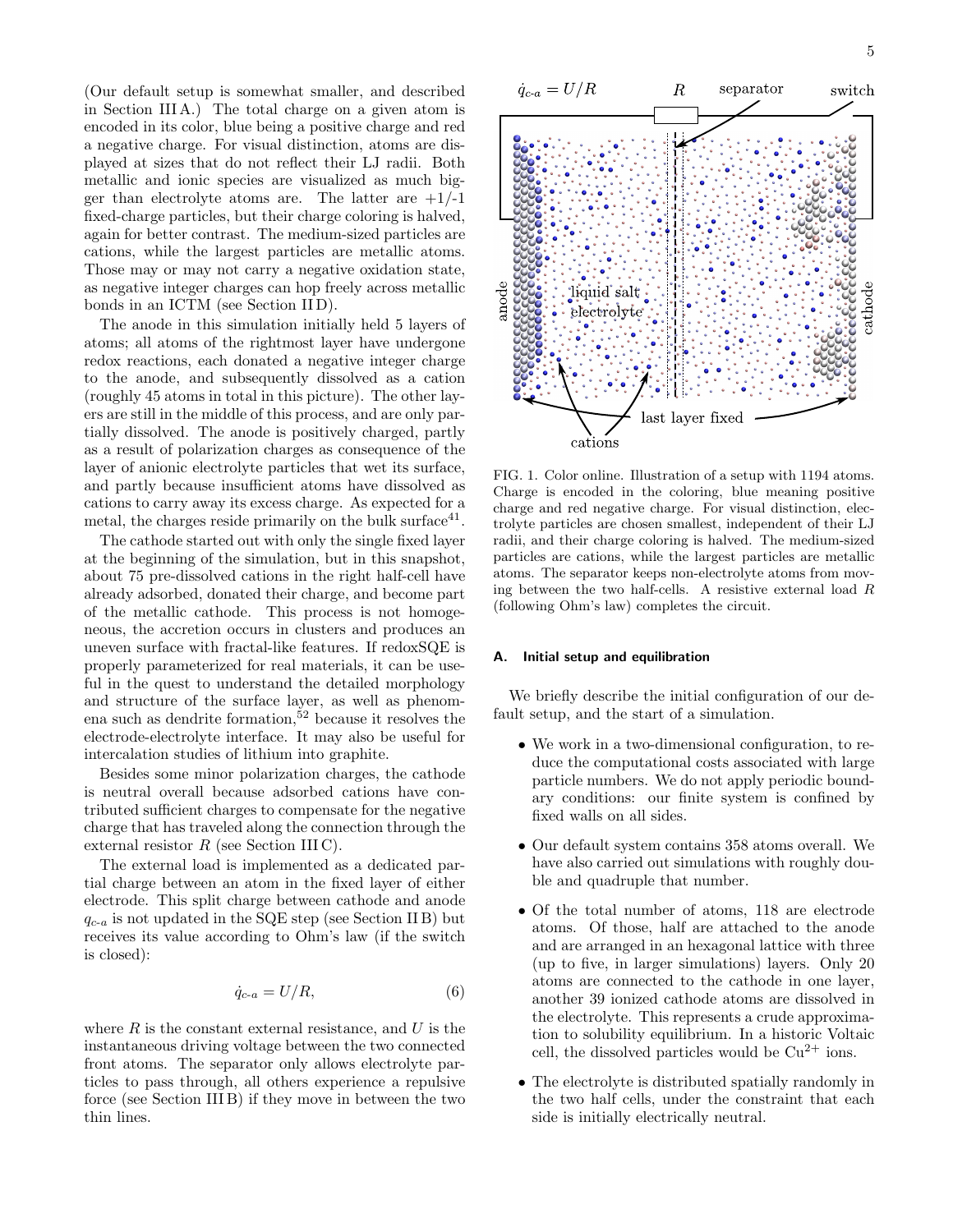- We choose our MD time steps such that we sample a typical thermal oscillation of an atom with  $\approx 20$ steps.
- Initially, we allow the electrolyte to equilibrate in each half-cell, barring all atoms from passing the separator. During this stage, the electrode particles are held stationary, and no ICTs/ICTMs are carried out.
- After 5,000 MD time steps, the electrolyte has assumed a liquid glass-like state. We insert the separator instead of the impassable wall between the two half-cells, and allow both ICTs and ICTMs.
- $\bullet$  We equilibrate for another 10,000 MD time steps with all electrolyte atoms free to move, but damped at  $\gamma \Delta t = 1/60$ , a factor 10 more strongly than our default value.
- Finally, the electrode atoms are released, and the damping is set to its normal, low value. Only the last row of each electrode remains fixed in place. This limits the amount of charge transferable to roughly 66% of the electrode.
- We measure during the following  $\approx 10^7$  MD steps.

## B. Separator

In order to isolate the two half-cells of our battery, a simple model of a separator is inserted. In Galvanic cells, this component (called "salt bridge" in that context) is a membrane often made of filter paper, or consists of a U-shaped glass tube filled with (possibly gelified) inert electrolyte.<sup>4</sup> It allows ionic species to pass through, and thus to complete the circuit with the external resistor, but prevents intermixing of dissolved electrode ions, which is often undesired.

In a present-day, commercial batteries, the two half cells are kept apart by a solid separator which is permeated by the electrolyte. In the ideal case, no electrons are allowed to pass through, but the ion conductivity is large. The separator also needs to be mechanically resistant to abuse, chemically stable in a concentrated alkaline environment (for alkaline batteries), as well as not participating in redox reactions that occur in the cell.<sup>4</sup>

We implement a mathematical separator such that dissolved electrode atoms and ions feel a repulsive force when they approach the barrier, but electrolyte particles are unaffected (in our model they carry charge, and can complete the circuit). If electrode particles were allowed to mix, they could exchange split charges and form salts, or even adsorb to the opposing electrode and thus create a short circuit.

Notice that the energy barrier posed by the separator is not infinitely high. As a thermally-activated process that occurs with a probability of  $\exp(-E_{\text{sep}}/k_BT)$ , individual ions are expected to still pass the barrier. We choose the separator's repulsive energy  $\equiv$  4 in dimensionless units  $(\approx 0.6 \text{ eV})$ . This means that an ion sitting at the separator has a probability to pass through of  $\approx 4.5 \times 10^{-5}$ at our default temperature.

Our separator is a crude idealization of its real-world counterpart, even though their properties are similar. In a more realistic and properly parameterized simulation, the separator is a crucial component in its own right, and needs to be implemented carefully.

# C. External circuit

One atom of the fixed layer on each electrode is chosen as the connecting point of the "wire" to connect to the opposite electrode through an external resistor. We refer to those atoms as "front atoms." They serve as endpoints for the dedicated split charge that models the external resistor. We investigate several different modes of operation of the external circuit:

- 1. switch open, no electrical connection. The "external split charge" is constant. This mode is used for equilibration runs, as well as for aging tests of our battery.
- 2. switch closed, constant resistance, discharging. In this case, the current is determined by the instantaneous difference in chemical potential (i.e., the voltage) between the electrodes, divided by a fixed resistance. Initially, the voltage is approximately given by the difference of the electrode's electronegativities, modified by the electric field effected by the instantaneous charge distribution. If charge transfer continued in this manner indefinitely, the transferred charge would set up an opposing electric field after some time, resisting further charge transfer. However, this electric field causes a charge separation in the electrolyte, and ions rearrange to compensate it. Recall that the separator allows free exchange of electrolyte particles across the half cells. There still is a charge buildup in the electrodes, making it energetically favorable for the electrodes to shed some of that charge. This is achieved by oxidizing surface atoms on the anode, and releasing them into the solution. Analogously, at the cathode ions dissolved in the electrolyte adsorbing to the surface are reduced. This way, the electrodes are neutral again, and the voltage returns (or approaches) that of the initial state. This process ends when there are no further ions to be dissolved (and/or adsorbed).
- 3. switch closed, constant resistance, charging. This is the same setting as in the discharge case, except that we add an external voltage opposing (and overpowering) the discharge voltage. We investigate to which extent the electrodes return to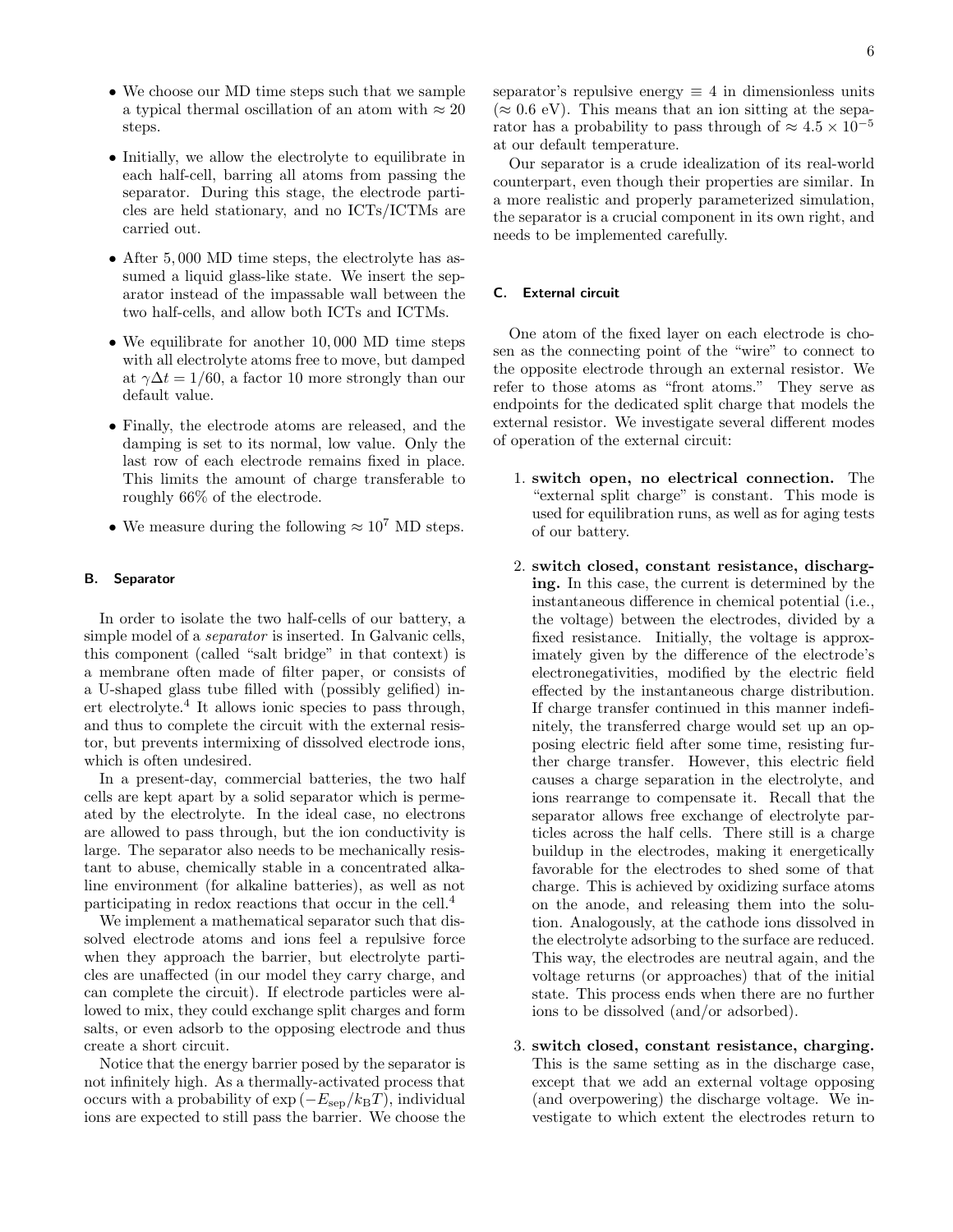TABLE I. Normalized model parameters in our default system.†

| atom type                | $\chi$                      | $\kappa$               | description                 | base charge |
|--------------------------|-----------------------------|------------------------|-----------------------------|-------------|
| 1                        | -4                          | 4                      | anode atom                  | 0           |
| 2                        | 4                           | 4                      | cathode atom                | 0           |
| 3                        | $-4$                        | 4                      | anode cation                | $+1$        |
| 4                        | 4                           | 4                      | cathode cation              | $+1$        |
| 5                        | 1                           | 4                      | electrolyte cation          | $+1$        |
| 6                        | 1                           | 4                      | electrolyte anion           | -1          |
| bond type                | $\varepsilon_{\mathrm{LJ}}$ | $\sigma_{\mathrm{LJ}}$ | $\kappa_{ij}^{(0)\ddagger}$ |             |
| $(1,2) - (1,2)$ 1.75 1.0 |                             |                        | 3.0                         |             |
| $(1,2) - (3,4)$          | 1.0                         | 1.0                    | 3.0                         |             |
| $(1,2) - (5,6)$          | 1.0                         | 1.0                    |                             |             |
| $(3,4) - (3,4)$ 0.75     |                             | 1.0                    | 3.0                         |             |
| $(3,4) - (5,6)$          | 2.0                         | 1.0                    |                             |             |
| $(5)-(5)$                | 0.5                         | 1.0                    |                             |             |
| (6)<br>$(5) -$           | 0.5                         | 1.2                    |                             |             |
| 6)<br>6)                 | 0.5                         | 1.0                    |                             |             |

<sup>†</sup> see Section III D for details on the normalization used. <sup>‡</sup> The parameter  $\kappa_{ij}^{(0)}$  is explained in Section II A. Electrolyte

(solvent) atoms do not exchange partial charges in our model, neither among themselves nor with other species, and therefore those bonds do not have a  $\kappa_{ij}^{(0)}$  assigned to them.

their previous state, and observe the battery's hysteresis. This allows to study, for instance, surface passivation.

4. constant power or constant current. For brevity, we only present data for discharge under constant resistance, and not under constant power or constant current, even though it is possible to model those discharge modes as well. The constant power mode is a good approximation to numerous real-world applications, as many electronic devices need a minimum power throughput to function properly. In the constant current mode, charge can continue to flow even beyond the point when the voltage drops to zero. At that point the anode and cathode reverse their roles. This setting allows studying of over-discharging behavior achievable when multiple batteries with differing remaining capacities are connected in series. In that case, the voltage of the cells that still have capacity remaining can drive the empty ones into pole reversal.

#### D. Unit system and parameters

Throughout this work we use dimensionless parameters. In order to facilitate the interpretation of the presented data, this section provides ballpark estimates for representative values of real materials.

The unit of charge can be associated with the elementary charge  $[Q] = 1.6 \times 10^{-19}$  C. For the unit of length, we choose  $[l] = 2.3$  Å. This is to approximate the Lennard-Jones parameter  $\sigma_{LJ}$  used for Cu-Cu interactions in the literature.<sup>53</sup> The value for Zn is comparable

in magnitude albeit slightly larger. We define the unit of mass as the atomic mass of copper,  $[m] \approx 64$  amu. As last independent unit, the energy is normalized to  $[E] = 0.16$  eV  $\approx 15.5$  kJ/mol. Again, this is so that the interaction between metallic electrode particles is comparable to values for  $\epsilon_{\text{LJ}}(\text{Cu-Cu})$  in the literature.

Together, length, charge, energy, and mass specify a complete set of units for our purposes. Derived units are the unit of current  $[I] \approx 350$  nA,  $[R] \approx 3.3 \times 10^5$   $\Omega$  as resistance normalization,  $[U] \approx 160$  mV as unit of voltage, and  $|t| \approx 0.5$  ps as unit of time. Our battery demonstrator operates at a temperature  $T \approx 740$  K, comparable to a liquid-salt battery.<sup>54</sup>

With these choices of units, the default value for the electronegativity difference between anode and cathode is  $\Delta \chi = 1.28$  V, which is close to many standard cells, e.g., alkaline (1.5 V) or NiMH (1.2 V) batteries. In the default parameterization, we use atomic hardnesses of  $\kappa = 0.64$  eV, which is much smaller than typical values, e.g.,  $\kappa_{\text{Cu}} = 7.3 \text{ V/e}$  and  $\kappa_{\text{Li}} = 4.7 \text{ V/e}^{55}$  Moreover, unlike real systems, our standard values for  $\chi$  and  $\kappa$  do not reproduce a neutral dissociation limit of dimers, because  $\kappa/2 - \chi > 0$ , as can be seen from Eq. (2). We made this choice of parameters to accelerate the generation of ions. At the same time, we ensured in selected simulations that the qualitative features of the discharge curves remained unchanged for much larger values of  $\kappa$  and smaller values for  $\chi$  (see Section IV).

In order to compare our results with macroscopic systems, our model battery would have to be scaled up by a factor of roughly  $10^{21}$ . In principle, each spatial dimension can have a different scaling factor, however, for simplicity, one may assume the same factor of  $10<sup>7</sup>$  in each direction. An inherent ambiguity of how to scale the direction normal to the interfaces remains. One way to scale the simulation is to take our nano-battery as an electrical element and connect  $10<sup>7</sup>$  of them in series, and  $10^{14}$  in parallel. This method yields an overall opencircuit voltage (OCV) of 12.8 MV for our default choice of parameters ( $\Delta \chi = 8$ ). Connecting the external resistors in a similar fashion as the batteries leads to a scaled resistance of 66  $\Omega$  (microscopic system:  $R = 2000$  in dimensionless units). Consequently, the nominal macroscopic discharge current would be 70 kA. Discharge now takes  $10<sup>7</sup>$  times longer (about 0.1 s) than in the microscopic case, because the total number of transferrable charges increases by  $10^{21}$ , while the current only increases by  $10^{14}$ .

Alternatively, one can scale both battery and resistor as a whole in each spatial dimension. This way one retains the value for the macroscopic resistance of 66  $\Omega$ . In contrast, the voltage in this case still has its microscopic value of 1.28 V. The resulting nominal macroscopic discharge current is 7 mA, which is not very much lower than real-world currents. Now the discharge would take  $10^{14}$  times longer than in our microscopic model (about 14 d). We stress that the discharge characteristics of such a scaled-up version of our model battery would be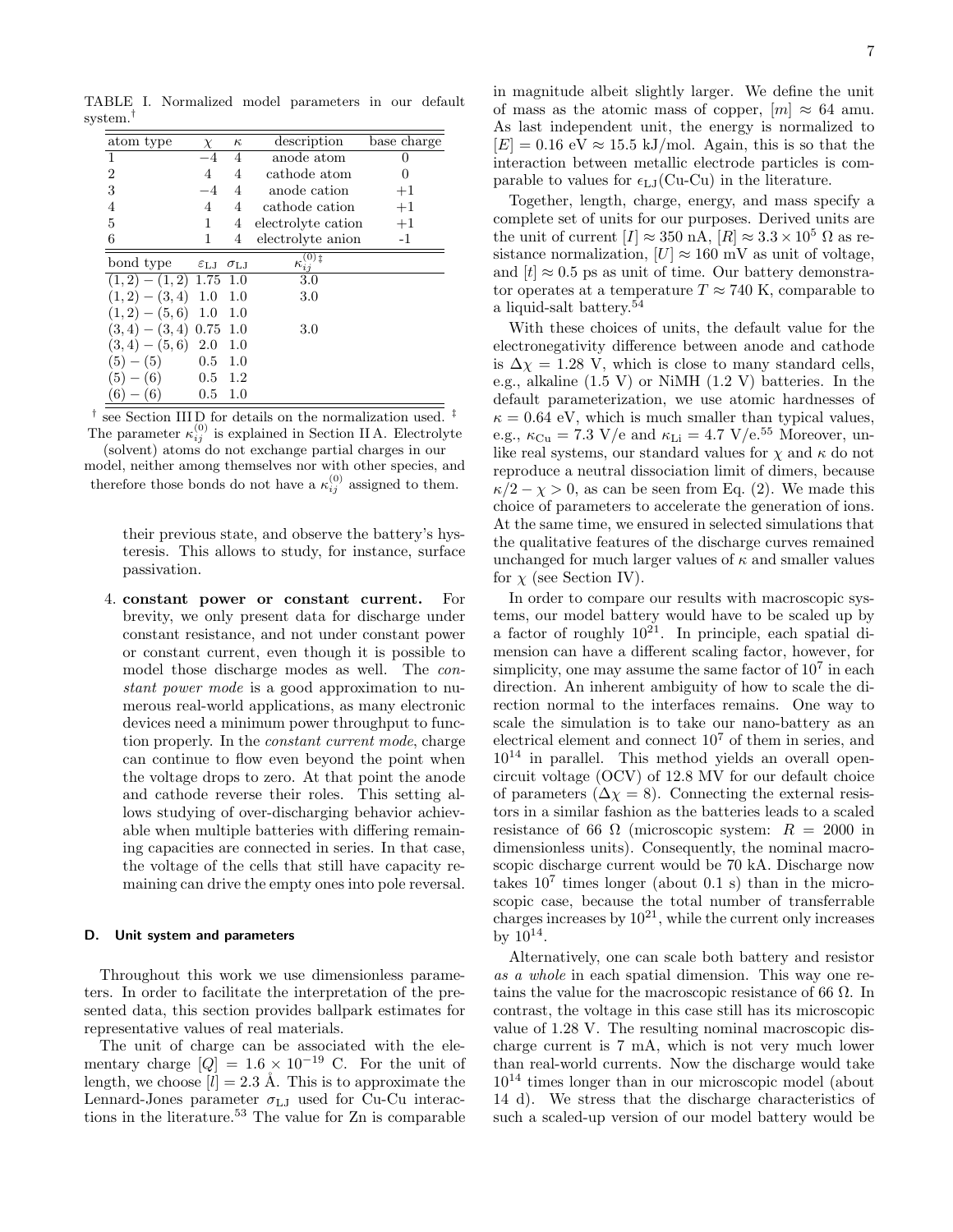different from the ones presented in this work because the electrode surface-to-volume ratio would be much reduced in the macroscopic battery, among other reasons.

## E. Limitations and code efficiency

At this stage, our code does not contain very sophisticated physics, besides some rudimentary approximation to chemistry, and the ability to model redox reactions. We only consider two-body forces, and leave dihedral and torsional interactions for future work. Moreover, at short distances we do not screen the Coulomb interaction, even though the wave functions of atoms overlap in such a situation, and the point-charge approximation breaks down.

Our current implementation is rather primitive, and can be made to run much more efficiently. Particular points to note are the following. We do not cut off the Lennard-Jones interaction, and treat it as a long-range force. We also compute the Coulomb interactions with an expensive  $\mathcal{O}(N^2)$  direct-sum algorithm, and could save computing time with a more efficient approach. However, at this developmental stage, an ICT necessitates a complete recomputation of all split charges in the system. The solution of the large linear system is more expensive than the setup of the system matrix, for which the Coulomb term is calculated. Two ways to make this cheaper come to mind: the first is to use a more efficient algorithm for the solution of the linear system.<sup>51</sup> Second, we could update only the split charge in vicinity of the ICT, instead all of them. The resulting error can be estimated and is bounded; the change in the split charges, and thus the error as a result of restricting the update distance, drops off exponentially with increasing cutoff distance.<sup>56</sup>

However, all of those optimizations are left for future work; even without them (albeit for small systems) the method yields encouraging results.

# IV. RESULTS

In this section we describe the results gleaned from our simulations. We emphasize again that our model is more a proof-of-concept rather than a faithful representation of a real battery. As such, the parameters have not been chosen appropriate for any specific material. Our intent is to demonstrate that redoxSQE nevertheless reproduces generic properties of macroscopic batteries without further input.

The model necessarily has a number of parameters, albeit not nearly as many as some mesoscopic porous electrode simulations.<sup>57</sup> Some are microphysical and chemical parameters, for instance the LJ properties of the materials, the atomic hardness, or the electronegativities. Those are in principle readily parameterizable or even measurable quantities for real materials, but we elect to use representative values (see Section III D), rather than to model specific materials. The parameters associated with the bond hardness are not as easily measured, but can in principle be fit to values found from measurements and *ab initio* quantum-chemical DFT simulations, such as ESP partial charges, Hirshfeld-I charges, and dipole moments of molecules.<sup>42,50,58</sup> Other parameters are implementation choices such as number of atoms to model, the electrode setup, and the geometry of our cell. Finally, we vary parameters that have a documented and experimentally accessible impact on battery performance, such as the temperature, and whether the battery is discharged continuously or in pulses. The dependence on this last set of parameters results naturally and selfconsistently with our method, and does not have to be put in implicitly or explicitly.

## A. Dependence on internal model parameters

In this section, we explore the dependence of the discharge characteristics on internal model parameters, while Section IV B focuses on external parameters. In SQE, the difference in electronegativity between atoms of two metals determines the open-circuit voltage (OCV). In all following plots, the voltage is normalized to this value.

Separating a diatomic molecule adiabatically results in neutral products for each pair of stable elements. However, if  $\Delta \chi > (\kappa_1 + \kappa_2)/2$ , it is energetically favorable that negative integer charge (i.e., an electron) remains on the more electronegative partner.<sup>39</sup> For a multi-atom system, the expression for the neutral dissociation limit is not as simple anymore, because the atomic hardness is reduced in an ensemble.<sup>39</sup> In our default system, we choose  $\chi = \pm 4$  and  $\kappa = 4$ , in order to facilitate the formation of ions at the anode, even though these values lead to a violation of the neutral diatomic dissociation limit. However, Fig. 2 shows that this does not have a large impact on the discharge curve: even for  $\chi = \pm 1.9$ and  $\kappa = 4$ , satisfying the neutral dissociation limit, the qualitative picture remains.

We note that the large scatter stems from the small number of atoms in our simulations. If we dissolve 50% of the total number of anode atoms, we have 30 cations √ in solution, and a statistical uncertainty of  $\mathcal{O}(1/\sqrt{30})$ , i.e.,  $\approx 15\%$ . The stochastic error reduces by a factor of two by averaging over 4 independent realizations.

In Section III D we reported representative values as normalization for the dimensionless parameters used in this work, and noted that our standard value for the atomic hardness  $\kappa$  was rather low compared with values for real materials. In Fig. 3, we show the discharge behavior of our nano-battery for  $\kappa = 10$  and  $\Delta \chi = 8$ , again satisfying the neutral diatomic dissociation limit. In this case, ion formation (i.e., redox reactions at the electrode surface) takes much longer, and the external resistor needs to be scaled up in order to get similar behavior. A factor of 2.5 in  $\kappa$  is approximately compensated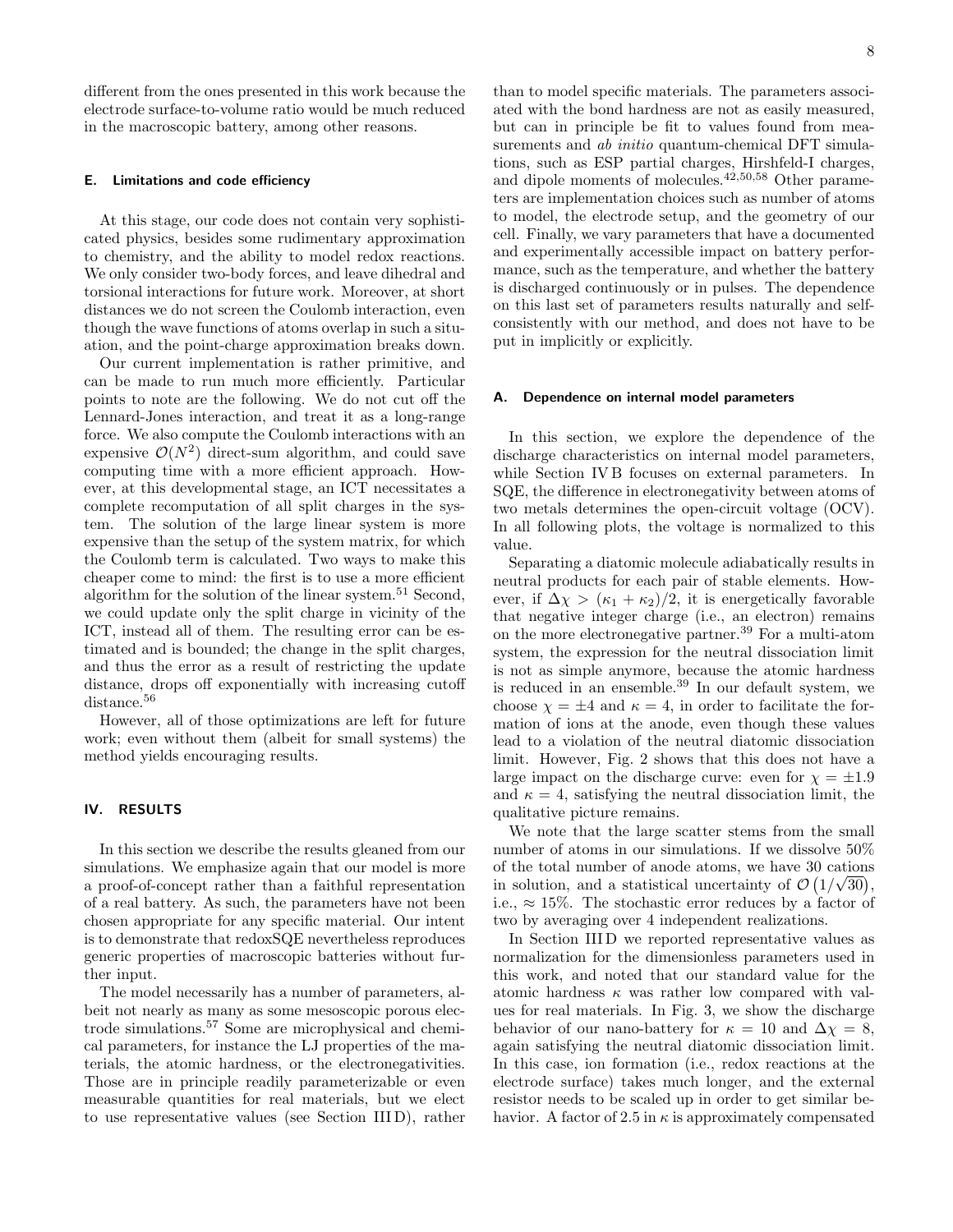

FIG. 2. Color online. Discharge curves of our battery demonstrator for different electronegativities. The data represents an average over several independent runs, and each point is averaged over many MD time steps. The solid lines are inserted to guide the eye. Our default model has  $\chi = \pm 4$  and  $\kappa = 4$  which violates the dissociation limit: dissociating a diatomic molecule will produce ionic instead of neutral products. The runs with  $\chi = \pm 1.9$  do not have this flaw, and still exhibit similar discharge behavior, even though the likelihood of anode atoms to dissolve as ions is reduced. The scatter is larger for smaller  $\chi$  since the theoretical voltage is reduced by a factor of 2.1, and thus the signal-to-noise ratio halves, even though in this case we average over 8 different realizations.

by a factor of 25 in resistance. In addition, the plateau is far less pronounced for the larger  $\kappa$ , and the discharge proceeds faster. Note that the initial voltage in this case is also higher. The reason is that some pre-dissolved cations adsorb to the electrode immediately, and cause a greater difference in chemical potential, and therefore OCV. In order to have the curves overlap for better visual comparability, we scaled down the results for  $\kappa = 10$  by a factor of 1.3, which compensates for the larger OCV.

In Fig. 4, we exemplify the influence of the LJ parameters on the discharge curve. We vary  $\varepsilon_{\text{LJ}}$  between electrode ions and the electrolyte. A higher value means that it is favorable for an ion to surround itself with electrolyte atoms, as opposed to other atoms with which its  $\varepsilon_{\text{LJ}}$  is lower. The discharge curve has a higher and more extended plateau for a smaller  $\varepsilon_{\text{LJ}}$ , caused by the reaction on the cathode, where a lower value means that it is more likely that an ion is adsorbed to the electrode. At the anode, the opposite should be the case. There, a greater  $\varepsilon_{\text{LJ}}$  should make it more likely for an ion to be dissolved into the electrolyte. However, the test case with  $\varepsilon_{\text{LJ}}^{\text{anode}} > \varepsilon_{\text{LJ}}^{\text{cathode}}$  changes the plateau only marginally. We conclude that the cathode reaction is more important in this respect. If the method in implemented into more sophisticated software (e.g., LAMMPS), it can be used with more realistic force fields for particle-particle interactions than what is used herein (i.e., simple twoparticle LJ interaction).



FIG. 3. Color online. Discharge curves of our battery demonstrator varying the atomic hardness. The data represents an average over 4 independent runs, and each point is averaged over many MD time steps. The solid lines are inserted to guide the eye. Runs with  $\kappa = 10$  (approximating real atomic hardnesses more closely than our standard value) require much higher external resistances in order to achieve similar discharge behavior as for the default value of  $\kappa$ . For larger values, the plateau is much less pronounced. The  $\kappa = 10$  runs are scaled down by a factor of 1.3 so that they overlap the  $\kappa = 4$  curves better (see text).



FIG. 4. Color online. Discharge curves of our battery demonstrator varying the LJ parameter  $\varepsilon_{LJ}$  between electrode ions and the solvent (electrolyte). The data represents an average over 4 independent runs, and each point is averaged over many MD time steps. The solid lines are inserted to guide the eye. This figure exemplifies the optimization potential that lies in picking optimal materials for the battery: a smaller affinity between electrolyte and cations boosts battery performance significantly. The anode half-cell reaction seems less important in this respect, as optimizing it does not yield a comparable additional improvement.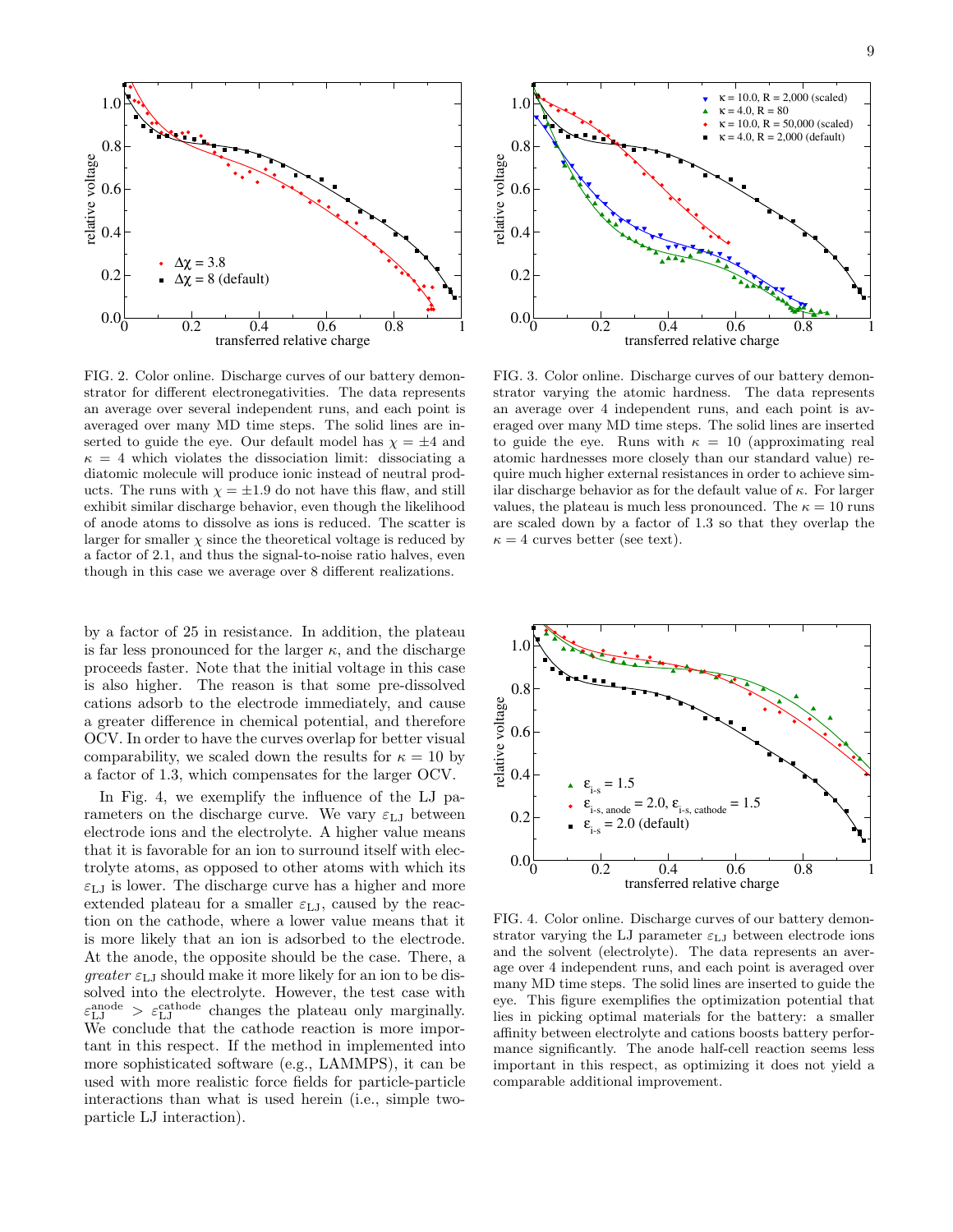While the LJ parameters in principle can be deduced from experiments, pinning down the parameterization details of the bond hardness so that they match experiments or  $ab$  *initio* results is harder to accomplish.<sup>42,50,58</sup> Fortunately, those parameters do not affect the results very strongly, as evidenced in Fig. 5. A change by 50% in the cutoffs for  $\kappa_{ij}^{(b)}$ , given in Eq. (4), does not make a big difference: all curves nearly overlap with those of our default model in the practically relevant regime (until a discharge of  $\geq 60\%$ ). In Fig. 6 we scale the parameter  $\kappa_{ij}^{(0)}$  up and down by a factor of 3. The results do not depend sensitively on this choice, either.<sup>b</sup> These results indicate that the detailed form of  $\kappa_{ij}^{(b)}$  is not of great importance. The only criterion is that the next-nearest neighbor should not be connected with a dielectric bond. This translates into the "long" cutoff  $r_1$  be substantially smaller than the distance to the next-nearest neighbors. Otherwise a great number of additional ICTs will be attempted. This does not change the result, either, but the computations will be slowed down tremendously.



FIG. 5. Color online. Discharge curves of our battery demonstrator for various cutoffs in the parameterizations of the bond hardness. The data represents an average over 4 independent runs, and each point is averaged over many MD time steps. The solid lines are inserted to guide the eye. A change in the cutoffs entering  $\kappa_{ij}^{(b)}$  by 50% does not significantly alter the results: all curves resemble our default model. This indicates that the detailed form of  $\kappa_{ij}^{(b)}$  is not of great importance.

We tested the effect of various other simulation parameters. For brevity we only describe the results without including additional figures.

• We increased the damping by a factor of 10 without observing any qualitative nor quantitative changes in the discharge behavior. This means that the



FIG. 6. Color online. Discharge curves of our battery demonstrator for different parameterizations of  $\kappa_{ij}^{(b)}$ . The data represents an average over 4 independent runs, and each point is averaged over many MD time steps. The solid lines are inserted to guide the eye. We vary the parameter  $\kappa_{ij}^{(0)}$  by a factor of 3 to greater and smaller values. The results do not depend sensitively on this choice.

Langevin damping only has the desired effect to limit the battery heating up as a consequence of energy release, but is not strong enough to influence the dynamics much.

- A variation in the LJ parameters between electrode metals and their ions by 50% also did not alter the characteristics significantly. Our choice stems from the idea that ions are bound less tight to the electrodes than neutral metal atoms. This again aids the release of cations into solution.
- We modified the relative importance of the different contributions to the potential energy. A decrease of the effect of the Coulomb energy by up to 33% (and thereby a corresponding increase in relative importance of the other effects) did not influence the discharge curve qualitatively.
- Similarly, scaling the battery in one direction, doubling the amount of electrolyte without adding more electrode atoms, nor changing the electrode surface area modified the results significantly. We conclude that we are not hampered by a lack of electrolyte. However, reducing the number of electrolyte atoms to half its default value will limit the number of ions that can be dissolved, and deteriorate our battery demonstrator's performance.

## B. Dependence on external factors, rates and aging

An ideal battery should retain its theoretical voltage until the active material has been used up, that is, until the anode is completely dissolved, or all free cations ions

<sup>&</sup>lt;sup>b</sup> Note that the cutoffs and  $\kappa_{ij}^{(0)}$  are not fully independent. As shown in Eq. (4), all three have a scaling effect on  $\kappa_{ij}^{(b)}$ .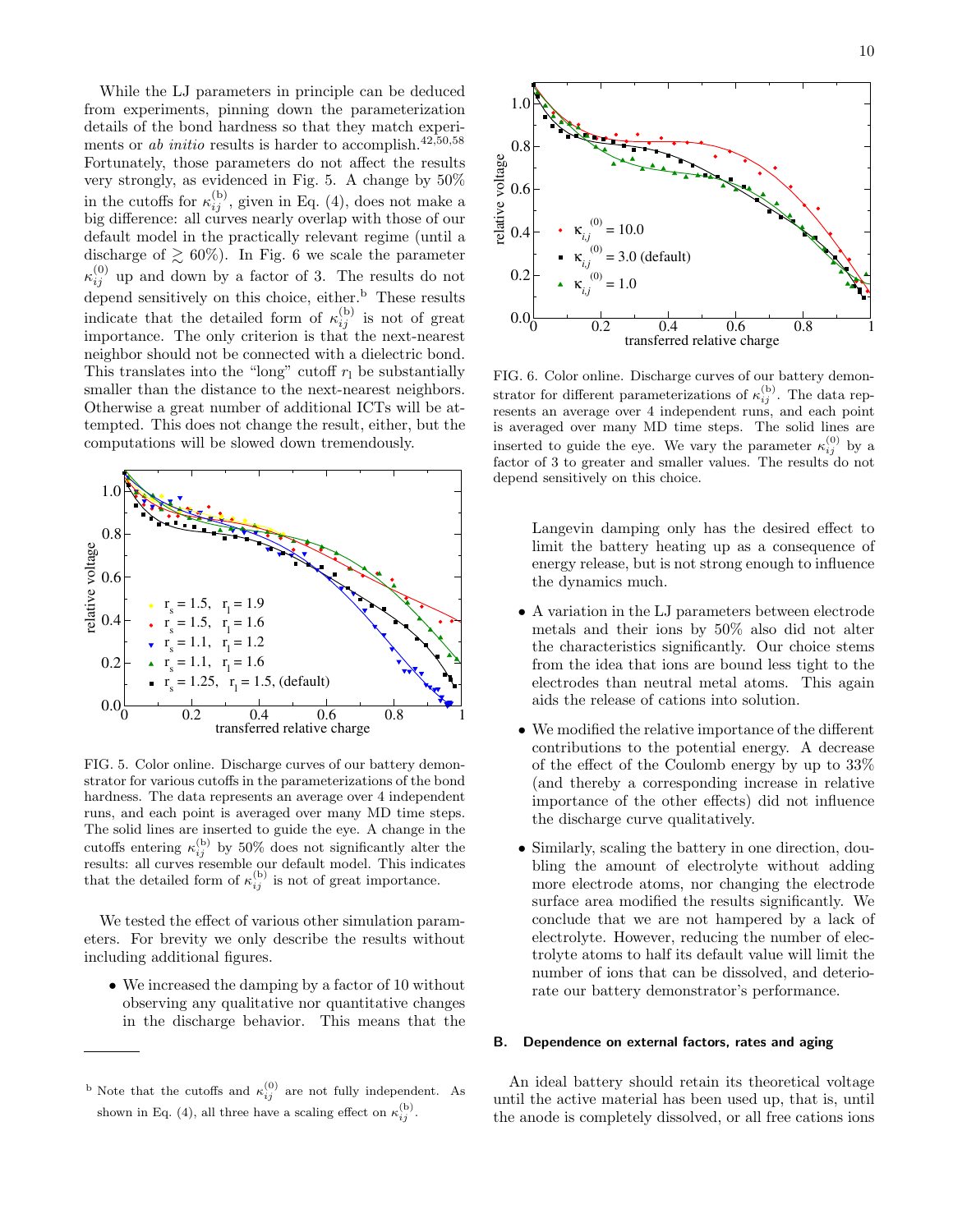have been reduced and adsorbed at the cathode surface. Only at this point should the voltage drop to zero.<sup>4</sup> In reality, batteries have an internal resistance, and both the electrolyte and the electrode are polarizable. The former reduces the actual voltage drop across the battery, while the latter is responsible for forming Helmholtz double layers at the electrode surfaces, and thus depleting some of the battery's capacity.<sup>c</sup> Such effects cause both the actual working voltage as well as the usable capacity to be reduced from their theoretical limits. Additionally, a battery's voltage also depends on the discharge current, such that a higher discharge current will decrease the discharge voltage. In Fig. 7 we show curves demonstrating this behavior. At high external resistance (i.e., low discharge current), the voltage stabilizes at  $\lesssim 90\%$ of its theoretical voltage until about 70% of the available charge has been transferred, at which point it drops quickly. At medium resistance (our default model), the voltage does not feature such a pronounced plateau, but still has  $\approx 60\%$  of its voltage at 60% discharge. In contrast, the voltage for a discharge at high currents decreases much more steeply. These curves are reminiscent of those presented in Refs.4,10,14,17, the discharge curves of Panasonic's zinc carbon batteries,<sup>59</sup> and those of Duracell's alkaline batteries.<sup>60</sup> If the internal resistance of



FIG. 7. Color online. Discharge curves of our battery demonstrator with different external resistors. The data represents an average over 4 independent runs, and each point is averaged over many MD time steps. The solid lines are inserted to guide the eye. The higher the external resistance, the closer the battery's behavior approaches the theoretical discharge curve. In this property, and the shape of the discharge curve, our nano-battery resembles a macroscopic battery. Initially, the voltage declines sharply, as the electrodes are charged before ions are dissolved or adsorbed, respectively. This is followed by an extended plateau when the voltage stays constant as the charge transfer through the external resistance is balanced by an equal amount of ion transfer in the electrolyte. At the same time, additional charge on the electrodes is now compensated by dissolving and adsorbing ions. Finally, another steep decline concludes the discharge, as the electrodes are consumed and their surfaces passivated.

a battery exceeds the external resistance, we effectively have a short circuit, and the battery will discharge as a capacitor, with an initial exponential decay of the voltage.

A factor that is of crucial importance to real batteries is the temperature at which they operate. Electric vehicles need to be able to reliably operate at temperatures ranging from  $\lesssim -30^{\circ}$  C all the way to  $\gtrsim 50^{\circ}$  C. However, low temperatures decrease both the actual voltage as well as the battery's capacity.<sup>4</sup> Figure 8 shows the temperature dependence of our battery demonstrator. As in macroscopic batteries, the voltage is closer to the theoretical voltage for high temperatures, while it is significantly reduced for lower temperatures. The battery's capacity the area under the curve — decreases by  $\approx 42\%$  if the temperature is lowered by 25%, and increases by  $\approx 46\%$ if the temperature is raised by 50% from our default temperature. We note that our temperature of  $T = 740$  K is quite large, comparable to liquid-salt batteries,  $54$  but greatly exceeds room-temperature. However, we once more emphasize the qualitative nature of our findings, not their realism.

In Fig. 9 we present aging studies of our model battery. It is common in some electronic devices to intersperse recuperation periods with discharge periods. During this time, polarization effects are reduced and some of the initial voltage can be recovered.<sup>4</sup> In order to examine the effects of intermittent discharge on our model battery, we discharge it until a certain amount of current has been drained, and then open the switch and let the system age. Were it an electrochemical capacitor, no recovery of voltage would be expected. However, we see a nearly full recuperation of the initial voltage (with some fluctuations). This voltage is held for  $\approx 10^7$  time steps. After some time, ions manage to pass through the separator (which is a thermally activated process, see Section III B). This causes a voltage drop that contributes to self-discharge. In a macroscopic battery this process will not take place as quickly as in our nanoscale device, but one mechanism for is elucidated in our model. The use of redoxSQE furthermore allows us to study the morphology changes that

<sup>c</sup> A battery's capacity (in Wh) is the integral under the curve voltage vs. transferred charge, the discharge curve.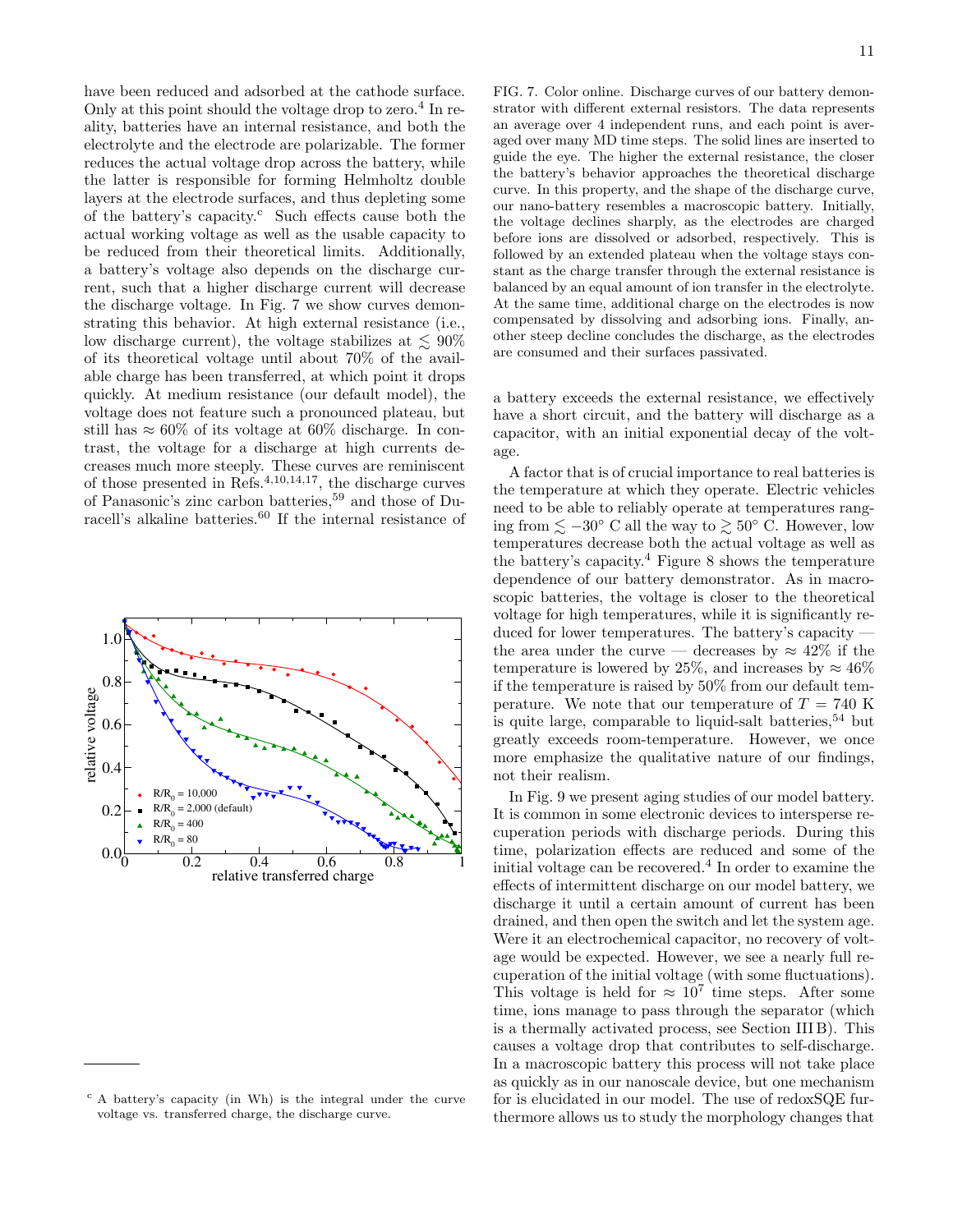

FIG. 8. Color online. Discharge curves for different system temperatures. The data represents an average over 4 independent runs, and each point is averaged over many MD time steps. The solid lines are inserted to guide the eye. At lower temperatures ( $T \approx 550$  K), the battery's performance deteriorates dramatically, while it improves at a higher temperature  $(T \approx 1, 100 \text{ K})$ .

the electrodes have undergone, how much surface material is passivated and other microphysical parameters of interest.



FIG. 9. Color online. Aging studies of our model battery. The data represents an average over 4 independent runs, and each point is averaged over many MD time steps. The solid lines are inserted to guide the eye. After a certain amount of charge has flown through the resistor, the switch is opened and the relaxation observed. In all cases, the voltage recuperates to almost the nominal value (with fluctuations). This behavior would not be present in a capacitor, which does not recover its charge after the circuit is broken. After a certain time, ions pass the separator and cause self-discharge, which gives rise to a voltage drop.

All reactions occurring in our system are microreversible, therefore our nano-battery is a secondary, rechargeable cell. Figure 10 shows what happens if

we recharge our battery demonstrator. We discharge our default system at the default constant resistance  $(R = 2000)$ . After ≈ 60% of the total capacity (35 out of 59 integer charges) have been transferred through the external circuit, a charging current is switched on, in opposite direction as the discharge current. We choose its magnitude approximately three times the "average" discharge current (averaged over the complete discharge of the same model).

We consider two cases: in the first, the charging current is switched off again when the voltage reaches  $\approx 1.1$ times the OCV. In this case, the discharge curve in the second cycle has deteriorated compared with the initial discharge; the battery has degraded. The reason is that the electrodes do not fully return to their initial state during the charging, but merely the electrolyte reconfigures to balance the dissolved cations in either half cell. If one were to let the system relax after charging, some dissolved cations would return to the anode, and some material deposited on the cathode would also dissolve again. A realistic all-atom simulation using redoxSQE can be useful in the investigation of dendrite formation in this process which can short-out and destroy Li-ion batteries.<sup>1,2,61</sup> It could also help to study the cycling behavior of batteries, and their degradation.

In the second case, all charge is transferred back. Then, the voltage is much higher than the initial OCV. This behavior is also seen in real batteries, $4$  and stems from a buildup of a polarization layer opposite that which forms during discharge. In this case, the second discharge is not very dissimilar from the first one.



FIG. 10. Color online. Discharge and recharge curves of our battery demonstrator. The lines are inserted to guide the eye. Our default system is discharged (black squares) at constant resistance, until  $\approx 60\%$  of the total charge has been transferred through the external resistor. At this point, a constant external charging current is switched on; its magnitude is chosen approximately three times the (average) discharge current. This charging current is switched off again when the voltage reaches the OCV (middle, green triangles), or when all charge has been transferred back (top, red circles). In the latter case, the voltage is much higher than the initial OCV.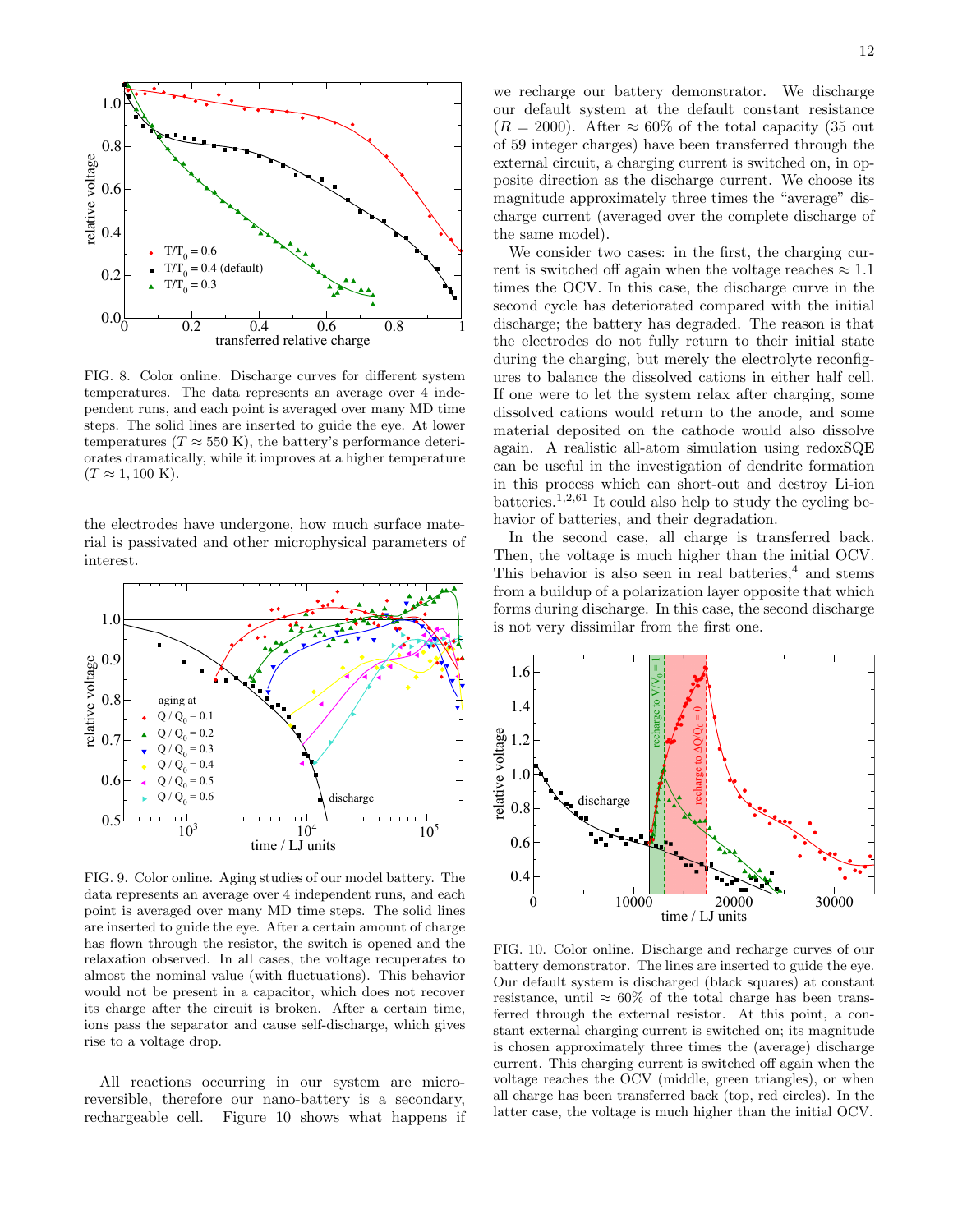# V. DISCUSSION AND CONCLUSIONS

In this work, we demonstrated that the redoxSQE method<sup>39</sup> can model redox reactions in an atomistic molecular dynamics setting, and used it to simulate a nanoscale battery demonstrator. Even though we did not use a parameterization describing any real energy materials, we reproduced generic discharge curves of macroscopic batteries. For example, lower operating temperatures reduce the effective capacity of a battery. Higher discharge rates have the same effect, but the voltage recuperates when the battery is aged (e.g., discharged in pulses). Upon recharging, the battery performance degrades slightly, and the electrode surface morphology changes during the battery's operation.

Some internal model parameters are not fully accessible experimentally, such as the bond hardness, which is an ad-hoc parameter arrived at in a top-down fashion, by describing the bond-breaking behavior. In a theoretical work, Verstraelen et  $al$ .<sup>45</sup> connect the bond hardness to parameters computed with atom-condensed DFT, i.e., derive it in a bottom-up fashion, and may help to motivate this parameter and ascertain its value quantitatively. We showed that, for the battery demonstrator, the results neither depend strongly on the detailed implementation, nor on the precise value of the bond hardness.

The atomic hardness plays an important role in determining the time scales of ion formation at the electrode interface, and thus determines partly the internal resistance of the battery, while the electronegativity difference sets the open-circuit voltage. But changing those two parameters does not alter the qualitative discharge picture. Rather, the battery's behavior is predominantly defined by external quantities such as temperature, rates of discharge. We obtain results similar to the intermittent discharge mode, $4$  and see self-discharge when the battery is aged too long.

In a recent previous paper we applied the same technique to case studies in contact electrification between two clusters of ideal metals and ideal dielectrics, respectively, showcasing its ability to simulate historydependence.<sup>41</sup> RedoxSQE reproduces charge hysteresis effects during approach and retraction.

One shortcoming of our current implementation is that the electrolyte is modeled with fixed-charge particles that do not participate in split charge exchange, nor in ICTs. It is an ideal insulator for electrons, and the lack of electronic conduction leaves only penetration of the separator by ions as self-discharge mechanism. This idealization will be abandoned in future work.

Further development effort will need to be expended on optimizing the method (see Section III A, and Ref.<sup>39</sup>) to make multi-million atom simulations possible. An implementation into LAMMPS is planned. In order to simulate specific materials or battery setups (such as alkaline batteries, or Li-ion rechargeables), much chemicallyspecific parameterization will need to be done.  $40,42,50,58$ Furthermore, more realistic empirical many-body force fields are necessary for realistic all-atom simulations. We point out that the model in its current implementation can best describe non-directed interactions, as they are prevalent for instance in Alkali batteries, with their isotropic reactions of s-orbitals.

Notwithstanding those necessary improvements, it is encouraging that the method already reproduces generic features of batteries. Mesoscale battery models require many assumptions and intimate knowledge of the materials in question, and cannot answer fundamental microphysical questions. DFT/MD methods, on the other hand, have been used for highly detailed and isolated problem aspects, but need to stay away from the electrode-electrolyte interface where redox reactions take place. Arguably, this is the most interesting region, as it determines not only the ultimate cell performance, but also is where cell degradation takes place. Harris *et al.*<sup>19</sup> write "the ability to predict cell degradation remains a challenge because so many unaccounted for and seemingly unrelated micro-scale degradation mechanisms have been identified or postulated. [...] Without ... theoretical analysis, cause-and-effect relationships between observation and degradation pathway can be difficult to demonstrate." RedoxSQE is a first step toward filling this gap. It allows to model all aspects of a (microscopic) battery in one simulation, and gather insights into the processes happening at the electrode-electrolyte interface.

Besides modeling an entire all-atom battery, redoxSQE could also serve as part of hybrid multiscale schemes, where bulk phenomena inside an electrode or within the electrolyte are computed with a mesoscopic model while the electrochemical activity is tackled by redoxSQE.

Daniel's Handbook of Battery Materials<sup>62</sup> states as requirement for a generic life estimation model that it "must relate the measured cell performance at any given time to a combination of ... effects." In conjunction with a more realistic force field and with a proper parameterization of the materials, redoxSQE holds promise to enable the study of battery degradation and the optimization of battery performance.

# ACKNOWLEDGMENTS

We thank R. Nistor and Y. Qi for useful discussions, and the Jülich Supercomputing Centre for computing time.

- <sup>1</sup>J. Tarascon and M. Armand, Nat.  $414$ , 359 (2001).
- $2^{\circ}$ M. Armand and J. M. Tarascon, Nat. 451, 652 (2008).
- <sup>3</sup>R. A. Huggins, *Advanced Batteries* (Springer, New York, 2009). <sup>4</sup>D. Linden and T. B. Reddy, Linden's Handbook of Batteries (McGraw-Hill Professional, New York, 2010).
- ${}^{5}$ B. Scrosati and J. Garche, J. Power Sources 195, 2419 (2010).
- $6$ J. Newman and C. Tobias, J. Electrochem. Soc.  $109$ ,  $1183$  (1962).
- ${}^{7}R.$  Pollard and J. Newman, J. Electrochem. Soc. 128, 491 (1981).
- <sup>8</sup>M. Doyle, T. Fuller, and J. Newman, J. Electrochem. Soc. 140, 1526 (1993).
- <sup>9</sup>T. Fuller, M. Doyle, and J. Newman, J. Electrochem. Soc. 141, 1 (1994).